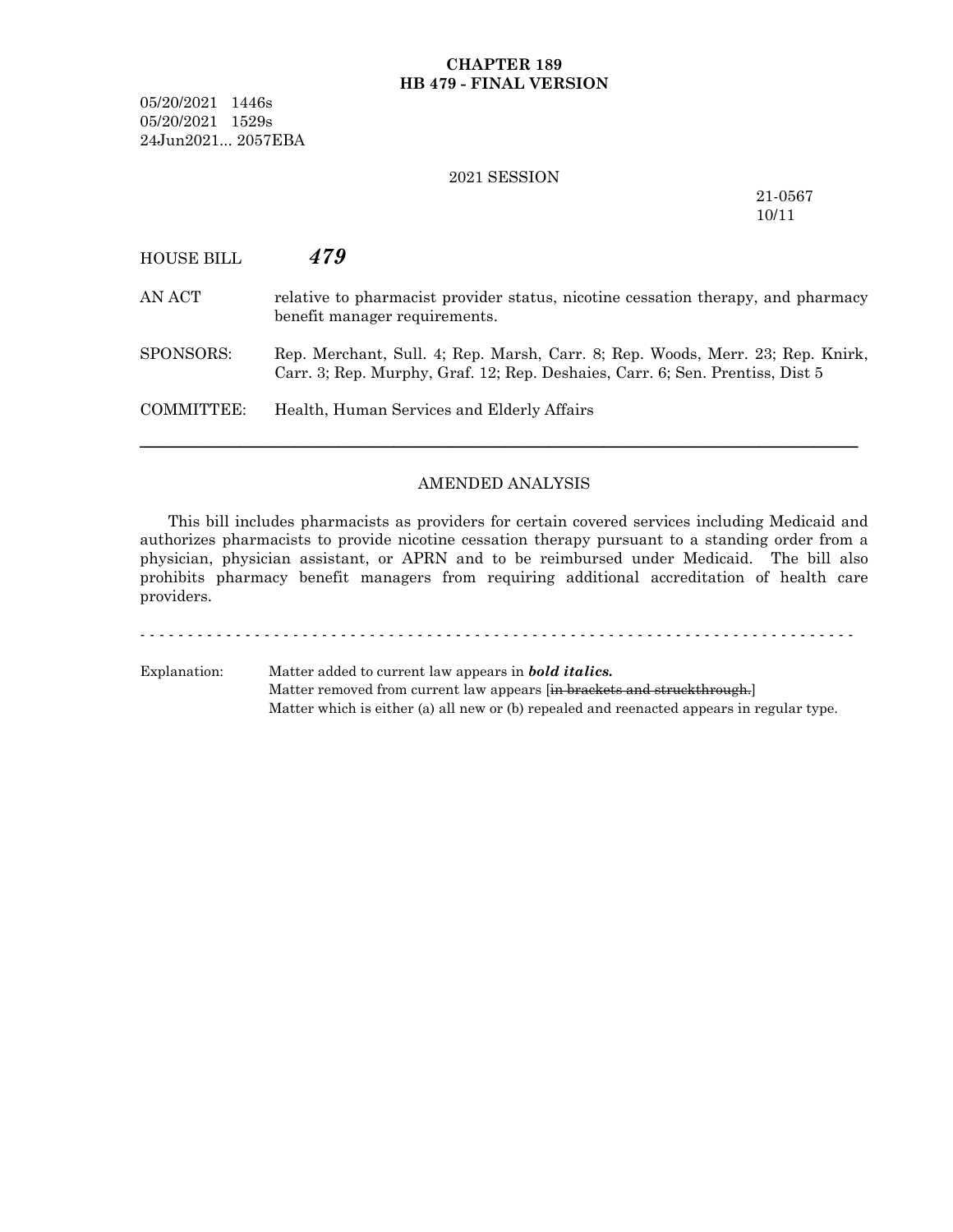05/20/2021 1446s 05/20/2021 1529s 24Jun2021... 2057EBA 21-0567

10/11

#### STATE OF NEW HAMPSHIRE

*In the Year of Our Lord Two Thousand Twenty One*

AN ACT relative to pharmacist provider status, nicotine cessation therapy, and pharmacy benefit manager requirements.

*Be it Enacted by the Senate and House of Representatives in General Court convened:*

189:1 New Paragraph; Department of Health and Human Services; General Provisions; Pharmacists. Amend RSA 126-A:3 by inserting after paragraph III the following new paragraph: 1 2

III-a.(a) Pharmacists shall be considered providers under RSA 126-A:3, III for the purpose of billing for providing services performed within the scope of a person's license when said service would have been covered under this section if furnished by a physician or as an incident to a physician's service, or furnished by a physician assistant or an advanced registered nurse practitioner. 3 4 5 6 7

(b) The commissioner shall submit a Title XIX Medicaid state plan amendment to the federal Centers for Medicare and Medicaid Services to implement this paragraph, if necessary. 8 9

189:2 Managed Care Program; Pharmacists Services. Amend RSA 126-A:5, XIX(a) to read as follows: 10 11

XIX.(a) The commissioner shall employ a managed care model for administering the Medicaid program and its enrollees to provide for managed care services for all Medicaid populations throughout New Hampshire consistent with the provisions of 42 U.S.C. section 1396u-2. Models for managed care may include, but not be limited to, a traditional capitated managed care organization contract, an administrative services organization, an accountable care organization, or a primary care case management model, or a combination thereof, offering the best value, quality assurance, and efficiency, maximizing the potential for savings, and presenting the most innovative approach compared to other externally administered models. Services to be managed within the model shall include all mandatory Medicaid covered services and may include, but shall not be limited to, care coordination, utilization management, disease management, pharmacy benefit management, provider network management, quality management, and customer services. *The model shall reimburse pharmacists for services described in RSA 126-A:3, III-a.* The commissioner shall enter into contracts with the vendors that demonstrate the greatest ability to satisfy the state's need for value, quality, efficiency, innovation, and savings. The commissioner shall establish rates based on the appropriate model for the contract that is full risk to the vendors. The rates shall be established in rate cells or other appropriate units for each population or service provided including, but not limited to, persons eligible for temporary assistance to needy families (TANF), aid for the 12 13 14 15 16 17 18 19 20 21 22 23 24 25 26 27 28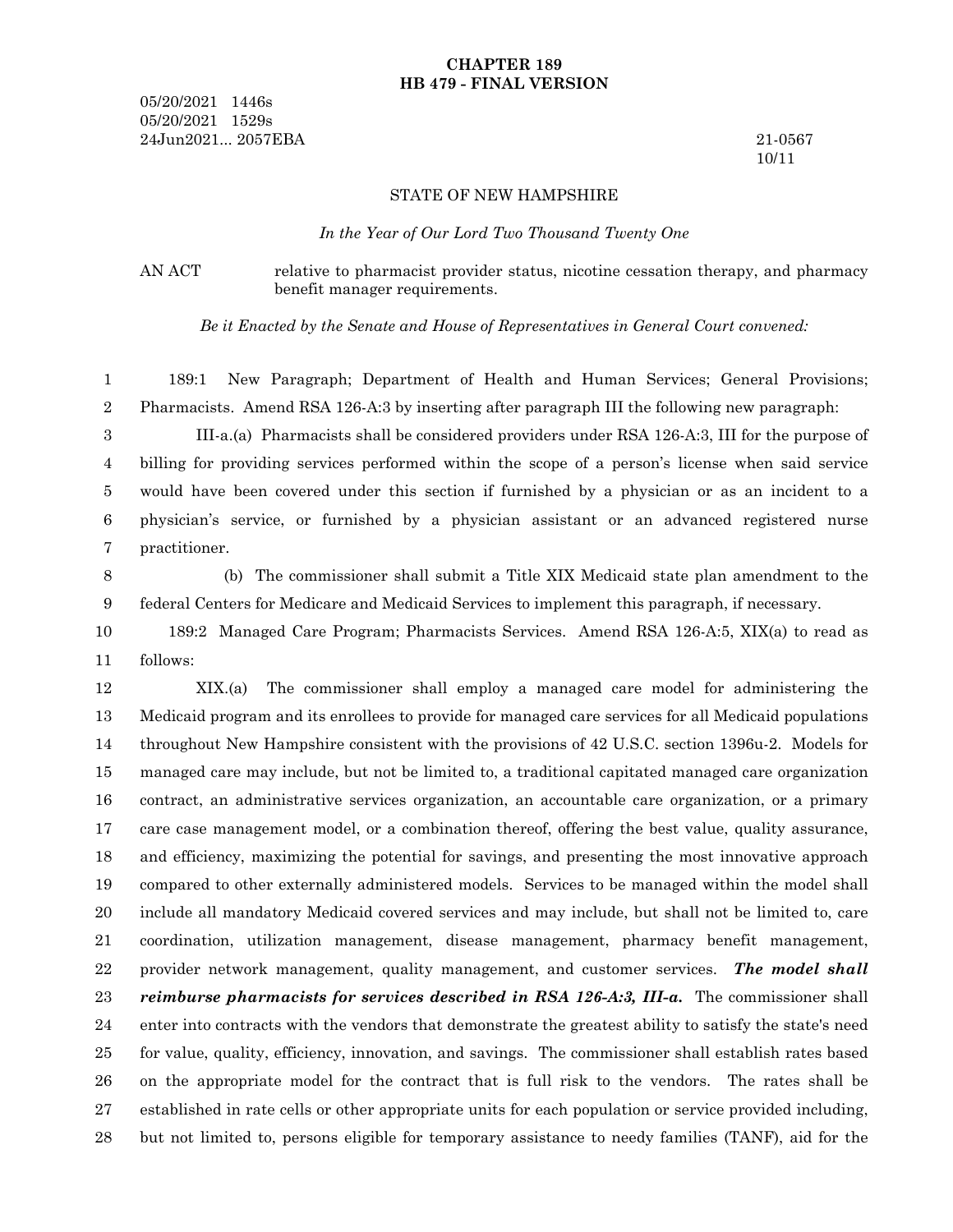### **CHAPTER 189 HB 479 - FINAL VERSION - Page 2 -**

permanently and totally disabled (APTD), breast and cervical cancer program (BCCP), home care for children with severe disabilities (HC-CSD), and those residing in nursing facilities. The rates and/or payment models for the program shall be presented to the fiscal committee of the general court on an annual basis. The managed care model or models' selected vendors providing the Medicaid services shall emphasize patient-centered, value-based care and include enhanced care management of highrisk populations as identified by the department. In contracting for the managed care program, the department shall ensure no reduction in the quality of care of services provided to enrollees in the managed care model and shall exercise all due diligence to maintain or increase the current level of quality of care provided. The commissioner may, in consultation with the fiscal committee, adopt rules, if necessary, to implement the provisions of this paragraph. The department shall seek, with the approval of the fiscal committee, all necessary and appropriate waivers to implement the provisions of this paragraph. 1 2 3 4 5 6 7 8 9 10 11 12

189:3 New Paragraph; Pharmacists and Pharmacies; Definitions. Amend RSA 318:1 by inserting after paragraph XXXV the following new paragraph: 13 14

XXXVI. "Nicotine cessation therapy" means medications which the United States Food and Drug Administration (FDA) classifies as available by prescription or without a prescription for the purpose of nicotine cessation. 15 16 17

189:4 New Section; Pharmacists and Pharmacies; Nicotine Cessation Therapy. Amend RSA 318 by inserting after section 47-l the following new section: 18 19

20

318:47-m Nicotine Cessation Therapy.

I. In this section, "standing order" means a written and signed protocol authored by a physician licensed under RSA 329:12, a physician assistant licensed under RSA 328-D:2, or an advanced practice registered nurse licensed under RSA 326-B:18. The agreement shall specify a protocol allowing a licensed pharmacist to provide nicotine cessation therapy under the delegated prescriptive authority of the physician, physician assistant, or APRN, a mechanism to document screening performed and the prescription in the patient's medical record, and include a plan for evaluating and treating adverse events. The prescriptions shall be considered a legitimate medical purpose in the usual course of professional practice. 21 22 23 24 25 26 27 28

II. Licensed pharmacists following standing orders may provide nicotine cessation therapy to persons in this state without a prior prescription. 29 30

III. A pharmacist, pharmacy, physician, physician assistant, or APRN issuing or following standing orders shall be prohibited from seeking personal financial benefit by participating in any incentive-based program or accepting any inducement that influences or encourages therapeutic or product changes or the ordering of tests or services. 31 32 33 34

IV. Prior to providing nicotine cessation therapy under this section, a pharmacist shall complete an Accreditation Council for Pharmacy Education (ACPE) accredited educational training program related to nicotine cessation. 35 36 37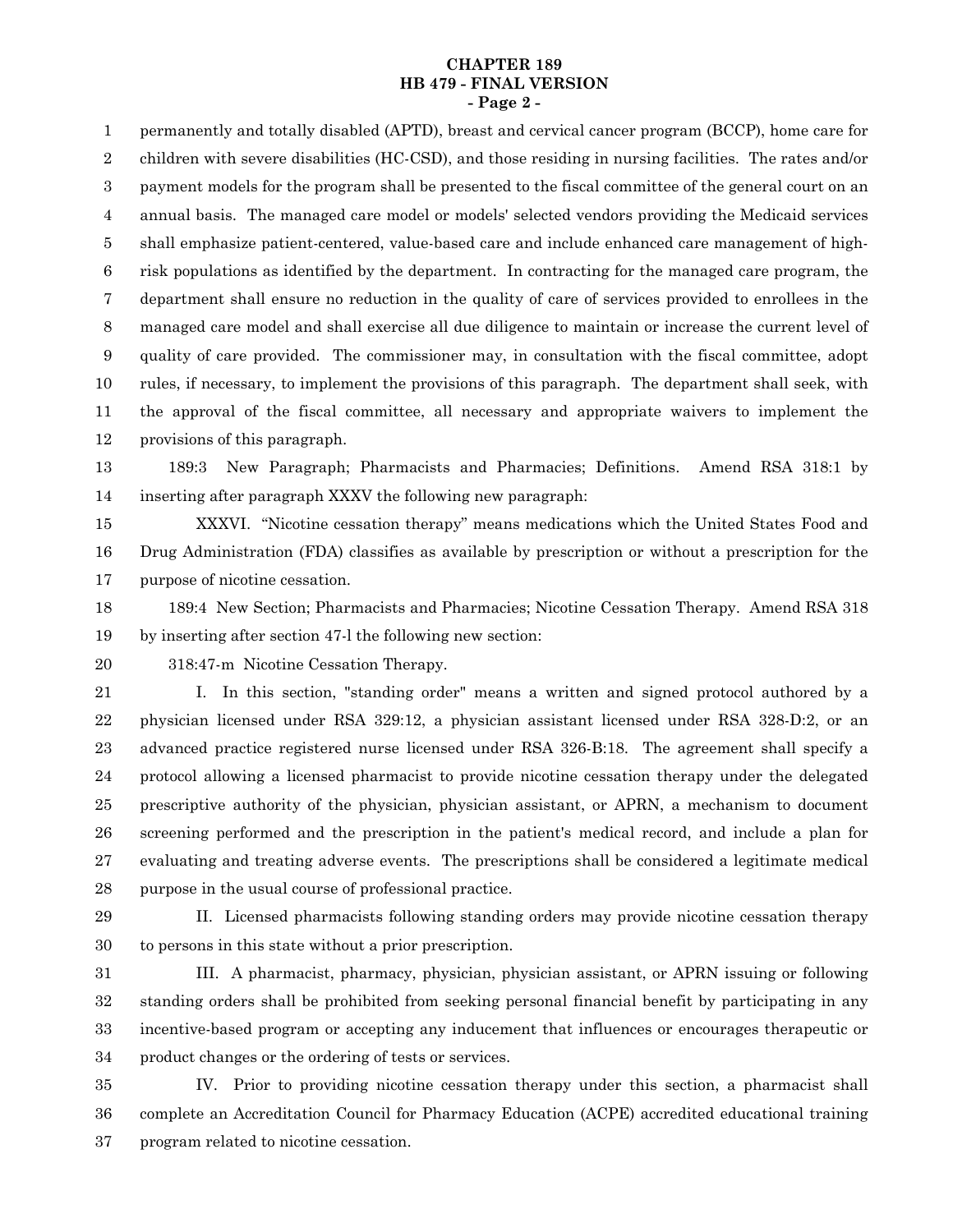## **CHAPTER 189 HB 479 - FINAL VERSION - Page 3 -**

| 1              | The pharmacist shall provide each recipient of nicotine cessation therapy with a<br>V.                  |
|----------------|---------------------------------------------------------------------------------------------------------|
| $\overline{2}$ | standardized information sheet written in plain language, which shall include, but is not limited to,   |
| 3              | the indication for the use of the nicotine cessation therapy, the importance of follow-up care, and     |
| 4              | health care referral information.                                                                       |
| 5              | VI. The board shall adopt rules, pursuant to RSA 541-A, relative to:                                    |
| 6              | (a) Education and training required under paragraph IV.                                                 |
| 7              | Content and format of the information sheet required under paragraph V, in<br>(b)                       |
| 8              | consultation with the commissioner of the department of health and human services.                      |
| 9              | (c) A model statewide protocol, with the consent of the board of medicine, the board of                 |
| 10             | nursing, and the department of health and human services to be used for the purposes of paragraph       |
| 11             | Ι.                                                                                                      |
| 12             | (d)<br>Communication to the patient's primary care provider with the consent of the                     |
| 13             | patient.                                                                                                |
| 14             | VII. The board of medicine shall not deny, revoke, suspend, or otherwise take disciplinary              |
| 15             | action against a physician or physician assistant based on a pharmacist's failure to follow standing    |
| 16             | orders provided the provisions of this section and the rules adopted under this section are satisfied.  |
| 17             | The board of nursing shall not deny, revoke, suspend, or otherwise take disciplinary action against     |
| 18             | an APRN based on a pharmacist's failure to follow standing orders provided the provisions of this       |
| 19             | section and the rules adopted under this section are satisfied. The board of pharmacy shall not deny,   |
| 20             | revoke, suspend, or otherwise take disciplinary action against a pharmacist who follows standing        |
| 21             | orders based on a defect in those standing orders provided the provisions of this section and the rules |
| 22             | adopted under this section are satisfied.                                                               |
| 23             | 189:5 New Paragraph; Managed Care Law; Provider Contracts; Pharmacy Benefit Managers.                   |
| 24             | Amend RSA 420-J:8 by inserting after paragraph XVI the following new paragraph:                         |
| 25             | XVII. A pharmacy benefit manager shall not require accreditation of providers other than                |
| 26             | accreditation requirements as adopted by the New Hampshire pharmacy board or by another state           |
| 27             | or federal entity.                                                                                      |
| 28             | RSA 420-J:8, XVII, relative to prohibiting pharmacy benefit<br>189:6<br>Prospective Repeal.             |
| 29             | managers to require providers to obtain certain accreditation, is repealed.                             |
| 30             | 189:7 Effective Date.                                                                                   |
| 31             | I. Section 6 of this act shall take effect January 1, 2025.                                             |
| 32             | II. Sections 1-4 of this act shall take effect January 1, 2022.                                         |
|                | III. The remainder of this act shall take effect upon its passage.                                      |
|                | Approved: August 10, 2021                                                                               |
|                | <b>Effective Date:</b><br>I. Section 6 shall take effect January 1, 2025.                               |
|                | II. Sections 1-4 shall take effect January 1, 2022.                                                     |

III. Remainder shall take effect August 10, 2021.